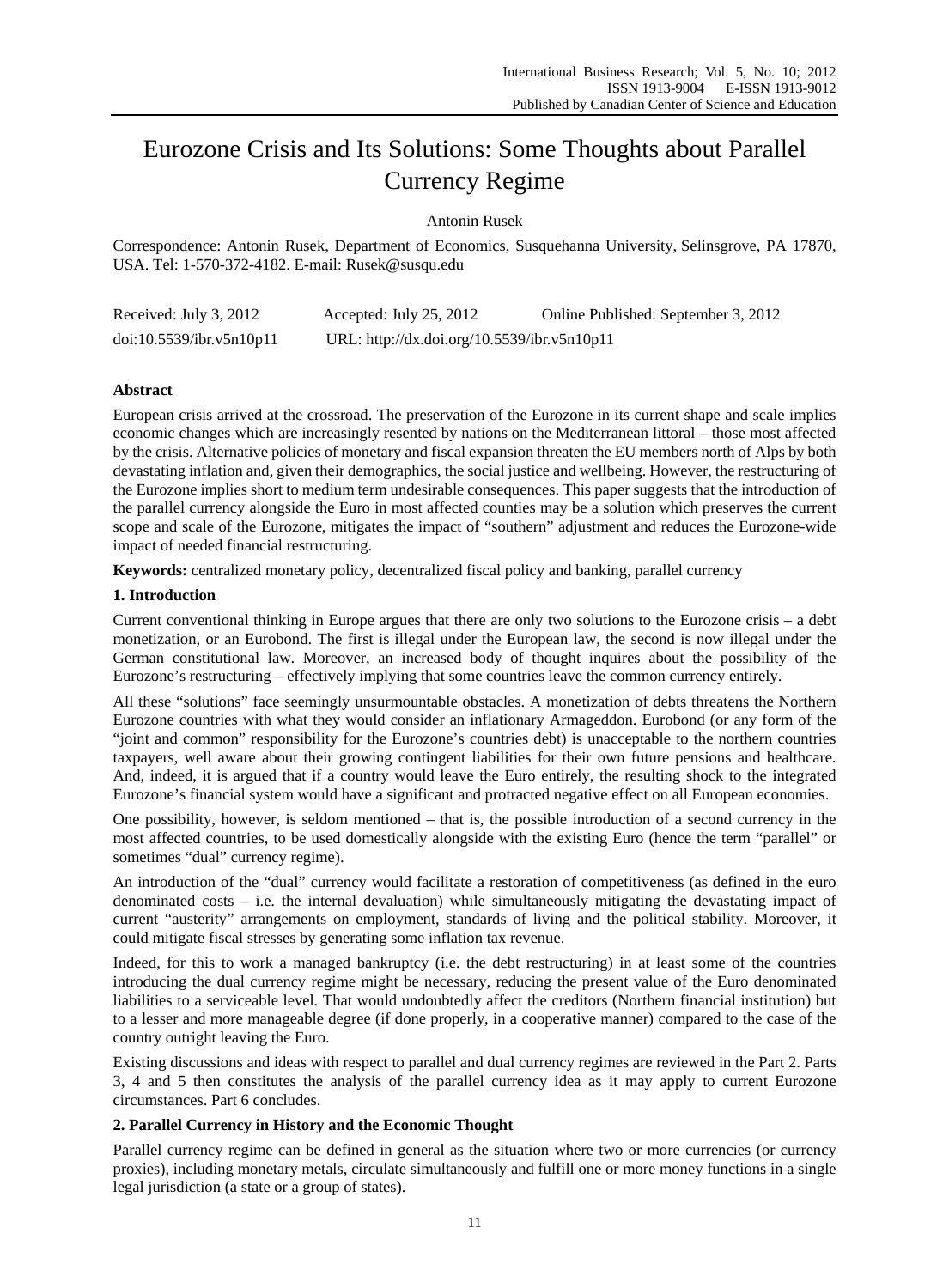Parallel currency regimes in the form of bimetallism (or multimetallism, as was more often the case) dominated the world markets and economies for the most of human history, effectively till the last third of the 19<sup>th</sup> century. Several metals (and their combinations) were simultaneously used for coinage and as a medium of exchange, store of value and often the standards of deferred payments (or letters of credit for the long distance trade as the case might be). The gold and silver dominated in this regime, with copper coinage extensively used for local transactions and other needs.

The causes for these "parallel currencies" regimes varied by countries and regions. But in general a (hypothetical) "monometall" regime would fail to provide a desired quantity of payments specie (i.e. the liquidity), both for long distance exchanges (where both the gold and silver were used) and local markets (where the copper coinage dominated). Problems in this system stemmed from the changing relative market values of the underlying monetary metals. But the lack of viable alternatives maintained these regimes till the onset of the modern economy and often beyond. For the more detailed and penetrating discussion the interested reader should consult, for example, Davies (2003), or Redish (2006).

The developments in techniques of government, accounting, banking and credit management, together with a seemingly steady growth in the gold supply and advancements in printing technologies resulted in the basically worldwide adoption of the monometallic, "gold" standard monetary regime in the last third of 19<sup>th</sup> century. The important, even if often overlooked characteristic of this regime is a widespread and expanding use of paper banknotes and transferable bank balances in lieu of a direct use of the monetary metal (gold) for all monetary functions. However, in a gold standard regime these banknotes are redeemable for the gold in predetermined ratios – which limits their issuance and (supposedly) ensures the monetary stability. Banknotes here are simply more efficient and convenient to use compared to gold coins and bars.

Gold standard, by tying the money supply to the supply of gold proved to be too restrictive in the age of the full employment and the growth oriented economic policies, especially when those policies were coupled with the efforts to engineer the social and income redistribution reforms. Hence, it was eventually abandoned in favor of single fiat currency regimes on the nation state basis. The disappearance of any outside constraints on the money creation proved to be too tempting for some governments, who found in a rapid monetary expansion an easy answer to the contradictions and problems of domestic economic and social policies. The results were protracted inflationary waves (especially in South America, but in Israel, Turkey and some other countries as well) in 1970s, 1980s and 1990s. In this environment the fiat paper currency in the affected countries rapidly became rather undesirable, especially in its functions as the store of value and the standard of deferred payments.

As a response, the population in affected countries resolved (gradually) to the use of foreign currencies as price standards, stores of values and the standard of deferred payments, even if the domestic currency (to a degree) preserved its role as means of exchange, but often using the "grey" or black markets exchange rates. What developed was a "dual" or "parallel" currency regime (albeit often of a doubtful formal legality), known as the "dollarization" – i.e. the US dollar being used simultaneously with the domestic currency in several monetary functions in a single country. The thorough survey of this process together with a penetrating theoretical analysis can be found in Agenor (1992).

The advent of globalization, which, among other things, forced domestic political, economic and monetary reforms, halted the dollarization "experiments", even if in many countries the phenomenon itself was never really reversed.

Besides those major episodes of parallel currency regimes in the world economic history, one may mention some more limited, local episodes. Most known is probably the so called Woergl Experiment. The Tyrolean town of Woergl issued local "labor certificates" which were used to pay local laborers wages and could be exchanged for local goods in local stores. The experiment lasted in 1932 and 1933 and is credited with a successful mitigation of a catastrophic impact of the great depression on the town of Woergl and its vicinity. (For details, see Litaer, 2002.) It is interesting to point out that the "Woergl Experiment" addressed the shortage of liquidity in the local economy in the gold standard regime. Experiment was concluded when the gold standard in Austria was abandoned and the liquidity in the "official" paper currency was restored. Several similar experiments in a recent Greece experience are described in Sotiropoulou (2010).

On the pure theory side, the feasibility of a parallel currency regime was investigated by Camera, Craig and Waller (2003). Being purely theoretical, their model is only a highly stylized reflection of a very simple economy. Nevertheless, they show the existence of a stable equilibrium where two distinct currencies will be used simultaneously and their exchange rate will be market determined.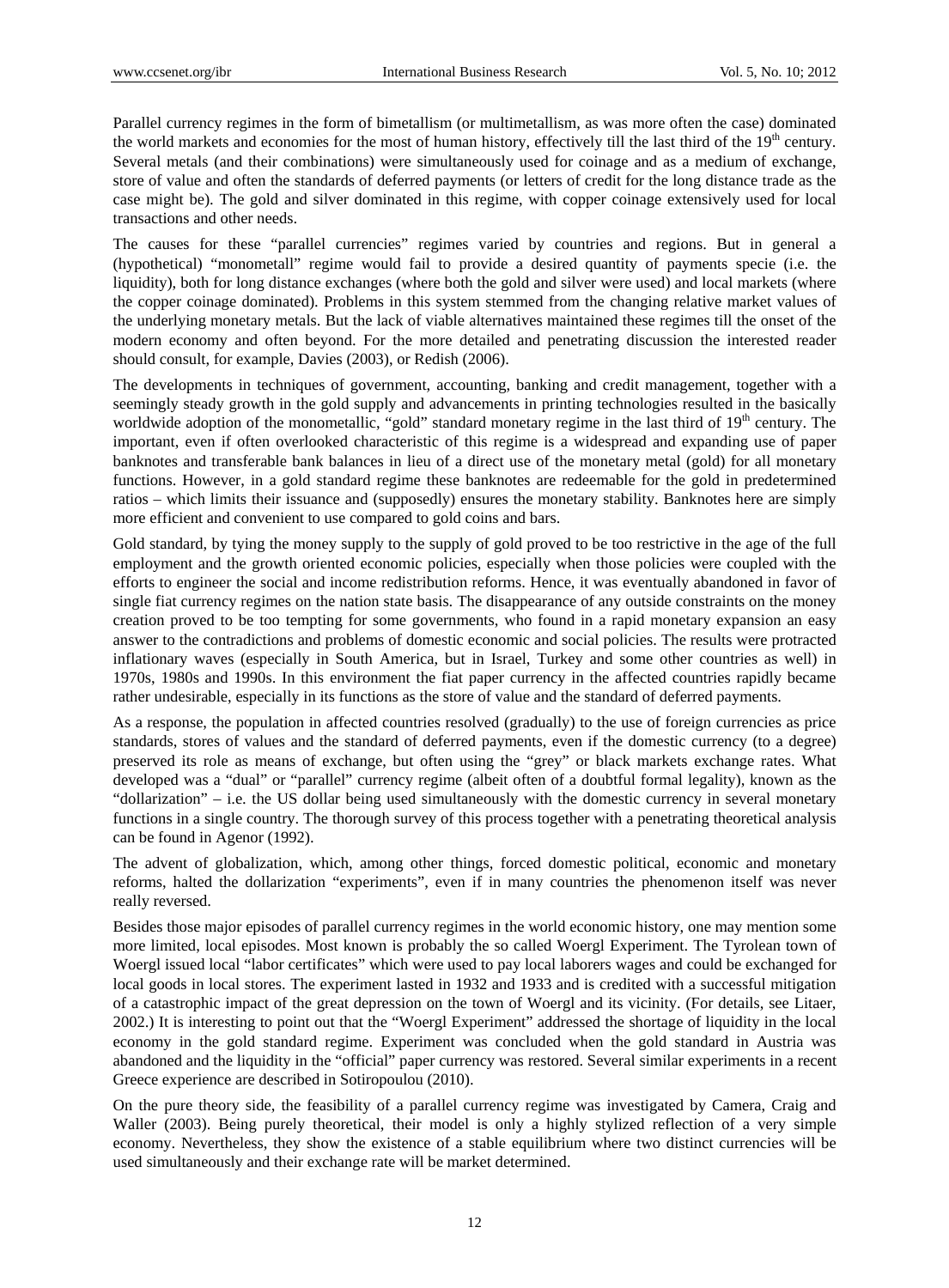In the context of a current Eurozone problems the discussion of the possible parallel currency regime solution(s) is (somewhat surprisingly) rather meager. A parallel currency regime as the solution to the Eurozone's problems was suggested by Goodhart and Tsomocos (2010), and Butler (2011). The legal aspects of the problem were discussed by Thieffry (2011). Some of the ideas expressed by those authors will be discussed in the next part. However, at the time of this writing (July 2012), the author is not aware of any published academic or policy study addressing the possibility of a parallel currency regime as the possible answer to Eurozone's problems.

# **3. Eurozone's Problem – Could Parallel Currency Regime Help?**

To answer the question in the subtitle above, it is necessary to specify what is the nature of the "Eurozone Problem". For many this answer is simple enough – the unsustainable fiscal stands of some Eurozone member countries, which resulted in the so called European sovereign debt crisis. This situation is supposedly the consequence of the fiscal autonomy of individual member states. This fiscal autonomy prevents a centralized "European" fiscal solutions. The answer to the question in the subtitle is then the Eurozone fiscal centralization – so called Economic Government for Europe, which would enforce fiscal policy rules continent-wide. Parallel currency regime is obviously irrelevant here.

However, this answer is simplistic, reflecting more desires of elites for more "paneuropeanism" than the reality of the European political social and economic landscape. After all, both EU and especially the Eurozone are primarily political creations, albeit couched and exercised in mostly economic terms (Weigel, 2008). To define the Eurozone problems realistically, we have to connect the economic and political realities. Pragmatism, not dogmatism is called for.

## *3.1 Eurozone's Problems*

In general terms, Eurozone's economic problems can be traced to the dynamic instability caused by the arrangement where the monetary policy is centralized (single currency controlled by a single central bank – ECB), whereas the fiscal policy and the financial control and supervision of the private sector remains the domain of individual states. The Eurozone's establishment intended to deal with this issue by creating the Stability and Growth Pact (SGP) which attempted to restrict the general fiscal policy rules and positions (by specifying the maximum permissible deficits and public debts) compatible with the goals of the monetary policy and the common currency stability. The national autonomy in the financial and regulatory areas was to be coordinated by generally agreed EU directives.

Indeed, such an arrangement was (and is) unwieldy. It necessarily had to rely on the willingness (and the ability) of national governments to put the requirements of a common currency stable functioning over and above of whatever national requirements (and political exigencies) may be. (Indeed, SGP was "restructured" and in fact softened in 2005 when Germany and France were unwilling to put the interest of the common currency – and hence a progressive integration – ahead of domestic political "conditions". Perhaps that is where the roots the current crisis lie?)

It is easy to criticize those arrangements, as many economists and European integrationist do. But one must always keep in mind that the EU and the Eurozone are, first and foremost, political creations and as such their "organization" is limited by what is politically possible. It should be always stressed that both the EU and the Eurozone are the result of intergovernmental treaties and therefore lack a direct democratic political legitimacy. The latter remains vested in national governments of individual member states. And they are those states who transfer parts of their executive and political powers to the EU and the Eurozone as the consequence of this legitimacy. The extend of those transfers is determined by the Maastrich and Lisbon treaties and, for all practical purposes, constitutes the maximum of governing powers the democratically legitimate national governments are willing to concede to the EU and the Eurozone.

(One should remark here that, indeed, there are attempts – some even successful – to circumvent the legal structure of the EU and Eurozone treaties. The disregard for the "no bailout" rule is the glaring example. But this sneaking EU and Eurozone centralization, conducted under the excuse of an "economic emergency" has its limits. After all, the more centralized EU was rejected by the French and Dutch referenda regarding the so called "EU constitution" in 2005. And there is no political appetite to return to this "idea" today.)

The current economic policy and decision making arrangements in the EU and the Eurozone may be inefficient in the view of many economists and Europeanist elites, but it is the maximum which is politically possible. Attempts to go beyond these arrangements for the sake of preserving the present common currency arrangements threaten to unravel the basis of the postwar European developments and prosperity.

Specifically, the recent discussion identified three areas where the Eurozone problems manifest themselves: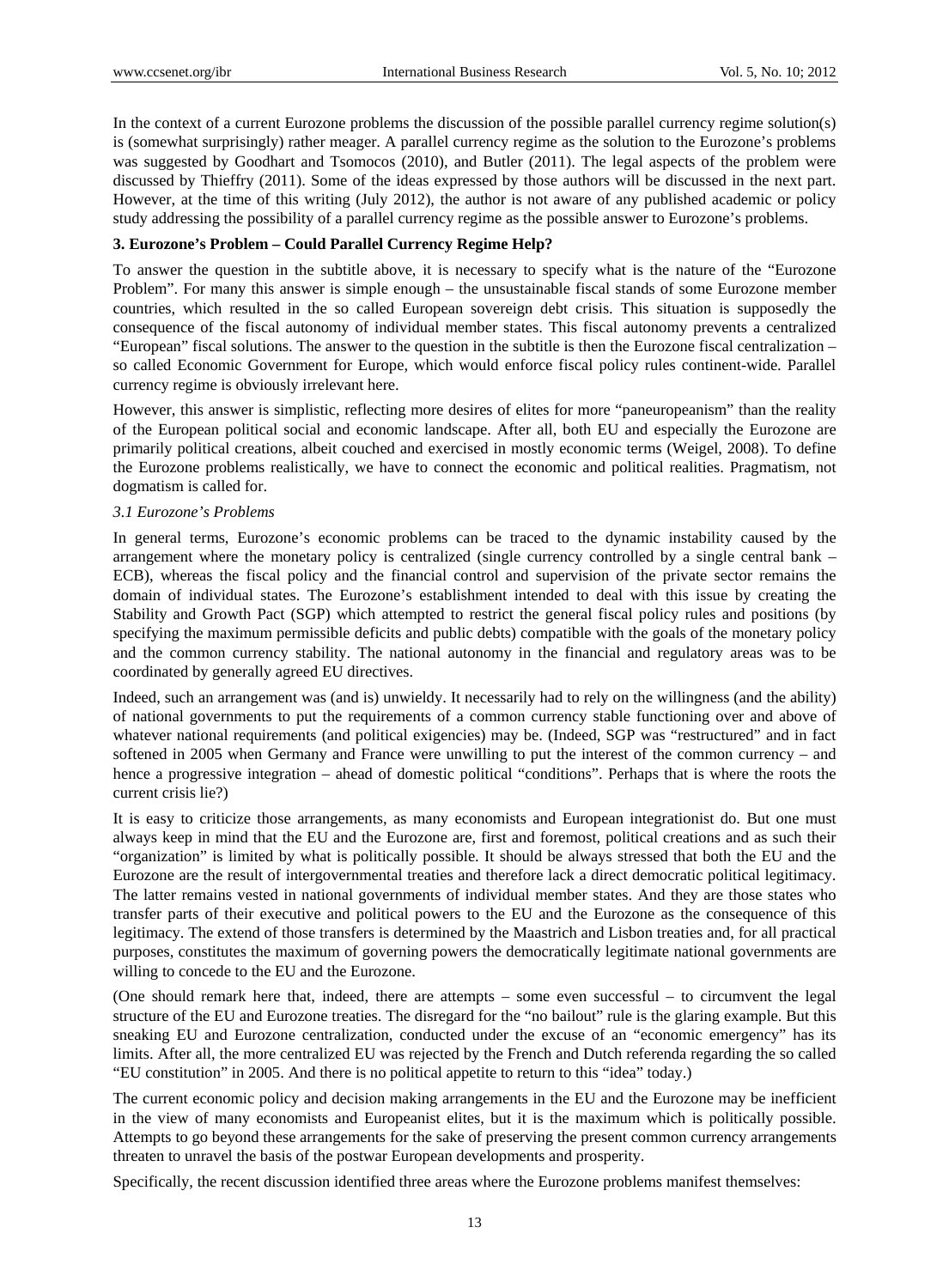i) "Sovereign Debt" issues (sustainability and financiability) in some ("southern tier") countries

ii) Competitiveness problems in the same ("southern tier") countries

iii) Instability and undercapitalization of the banking sector Eurozone-wide

All three are indeed interdependent. Their genesis and the role the establishment of the common currency area played in their development were discussed elsewhere (Matthes, 2009; DeGrauwe, 2011) and will be not repeated here. However, we will address the dilemmas posed by the proposed solutions.

#### *3.2 Proposed Solutions to Eurozone Problems*

In general there are two solutions suggested for the Eurozone problems. One, as hinted above, and which command the majority of economists and European elites opinions, is the fast progress toward the centralization of economic decision making in the Eurozone, That is where the intellectual underpinnings for concepts of "EU economic government", "Common EU (or the Eurozone) finance minister", and so called "Eurobonds" come from. Alternatively, some people suggest a dissolution or a territorial reconstruction of the Eurozone.

The centralization of the economic decision making in the Eurozone would indeed solve the problems, assuming that the newly created "economic" government would make reasonable decisions (a very strong assumption indeed).

The centerpiece of this idea is the creation of some kind of a central fund, guaranteed jointly and indivisibly by all Eurozone countries, which would finance, at presumably low interest rates, the member countries fiscal deficits (or parts thereof).

If designed properly, such a fund could mitigate the public financing pressure on some states, providing either loans or guaranties to loans at lower than market interest rates. However, to provide a dynamic stability some stable predictability of the future fiscal dynamics is required – otherwise the proposed fund would be just a maelstrom sucking in the fiscally healthy countries eventually. That implies a commitment to the future fiscal discipline from the Eurozone member countries. And the experience with SGP teaches everybody that the more than an international treaty with a meager enforcement mechanism is needed. Hence the talk about the need for revisions of "European treaties", aimed at the establishing the EU "tzar" with the power to adjust national budgets over the heads of national governments in a case the latter deviate from the agreed upon path. Applauded by Europeanist elites, such an arrangement would effectively reduce the European countries to the position of American states. 200 plus years of European history and national emancipation would be thrown away.

Perhaps more importantly, a stability of the centralized fiscal stance would require a convergence of tax systems, spending patterns and (implicitly but nevertheless) the reforms and convergences of labor market structures, pensions and healthcare arrangements. Given the rate of the "progress" in those areas in the last almost 20 years (from the Maastricht treaty establishing the European Union) one may assume that required changes are beyond the existing political realities.

But without the establishment of the political structure democratically accepted by the all participating countries, the fiscal (i.e. the economic) government of the Eurozone is an illusion. Or worse, it is the mechanism to transfer resources from the North to South, with no guarantee of the future stable dynamics (that is the meaning of the German term "transferunion").

(One cannot escape the impression that the actually proposed solutions to the Eurozone problems all operate on the hope that the world – and especially American – economy will restore its dynamic growth starting from 2012. If realistic, this would improve the Eurozone growth and automatically mitigate the fiscal pressures. The proposed "centralist" solutions are then designed to "calm down" the markets and hence to reduce the risks of a financial collapse in some countries till the renewed growth "takes care" of the problem. If this is the idea then the political unfeasibility of proposed "centralist" solutions is irrelevant. It will never need to be actually implemented. Well, this is what one European writer (Wolfgang Munchau) calls "kicking the can down the road, but filling it with a high explosive first. American term is "hopium".)

The creation of a centralized fund to help recapitalize European banks is a good, long overdue idea – for the future. (US FDIC structure could serve as a guide). Indeed, the common currency and the transeuropean banking sector do justify the common and centralized regulatory, supervision and bank insurance agency. However, very little progress was achieved in this area from 1999, mostly for political reasons. (Individual Eurozone states consider the bank regulation, supervision and insurance to be the national, not a "Common European" area.)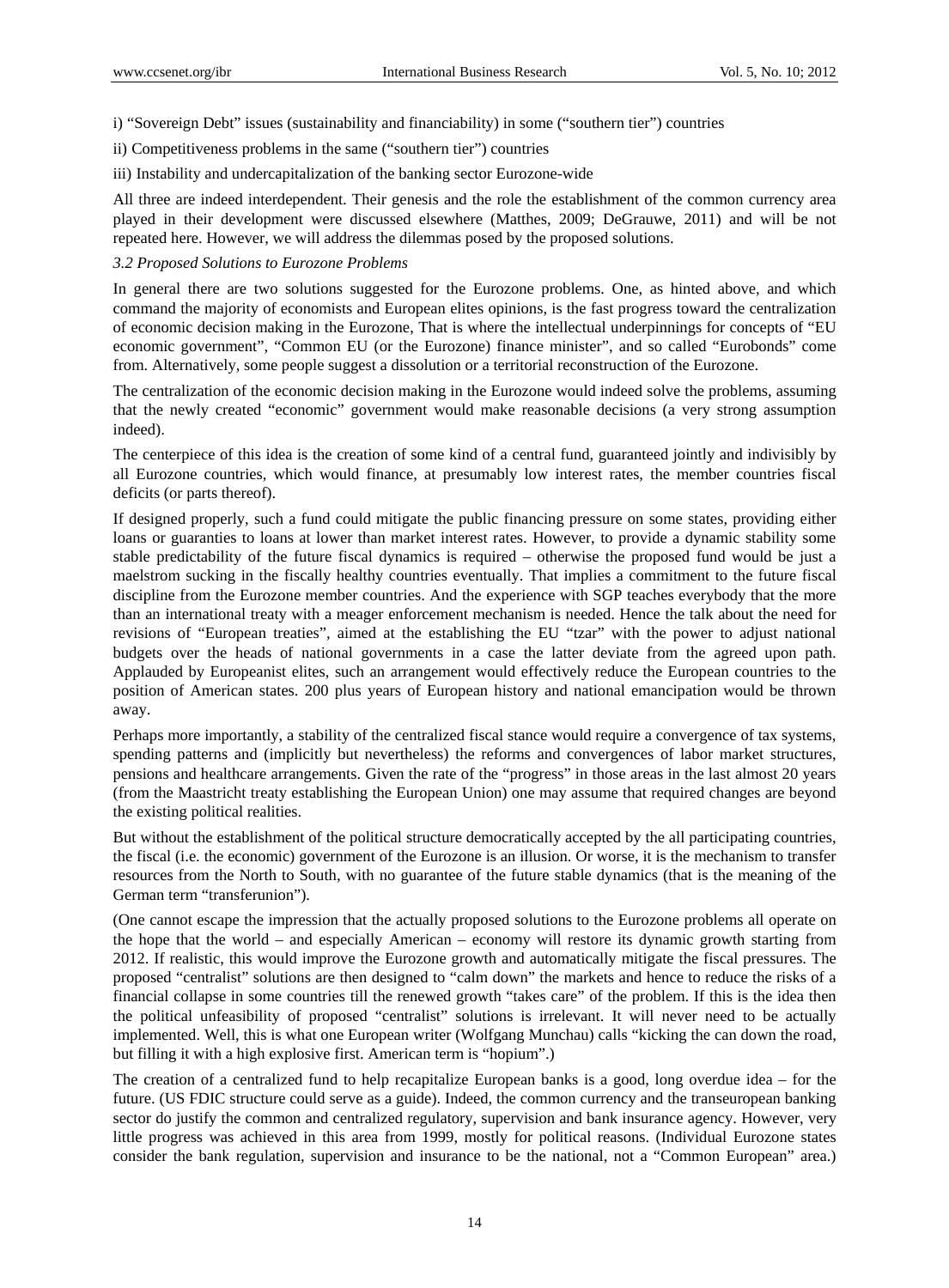Moreover, even if a centralized solution is achieved for the future (with real powers), that does not solve the current problem.

A bank recapitalization on the individual, state by state basis would just exacerbate a sovereign debt problem on the Mediterranean littoral (here the Ireland's situation may serve as the both example and warning). A transeuropean solution would then require fiscal transfers of a magnitude hardly politically acceptable to the northern "donor" countries.

Finally, the fiscal centralization, i.e. the creation of the "economic government", would do very little (certainly in the short to medium term) for what some consider the Eurozone's dominant problem: the protracted and increasing lack of competitiveness in some countries, especially on the Mediterranean littoral (Greenspan, 2011; Hans-Werner Sinn, 2011).

Indeed, the protracted austerity (i.e. the economic growth below the EU and the world rates) would eventually bring inflation and perhaps wages in the Mediterranean littoral countries below the Eurozone average, reversing the existing 25-35% of the real appreciation compared to Germany. However, the appreciation process took 10 years and the real depreciation is unlikely to happen faster, to say nothing about the domestic political sustainability. The deep and radical changes in labor markets would accelerate the process, but again, who will introduce and enforce those? The required degree of the political and economic centralization in the Eurozone is not politically feasible today.

The converse of this situation, i.e. the protracted inflationary wave in northern countries leading to a real appreciation there is equally politically impossible. Nobody in his right mind would expect the public of northern Eurozone countries to accept the protracted inflationary Armaggedon.

To summarize at this point, the institution of the real Eurozone economic government, which would centralize the most of important economic policy functions and hence created an environment conducive to the solution of the Eurozone crisis and the long term stabilization of the single currency, is politically extremely unlikely. But without such a solution the European crisis will simmer and perhaps accelerate. Where to? Nobody knows, but the thought about the either collapse or a substantial restructuring of the Eurozone itself gained the currency and attention recently.

The problem indeed is that nobody has an idea what either the collapse or a substantial restructuring of the Eurozone would entail. The problem is the financial sector integration in Europe – curiously enough the one desired result of the common currency regime (assuming indeed that this regime is sustainable). Setting aside the legal considerations (undoubtedly important, but beyond the scope of this analysis), disentangling the complex web of Euro denominated financial assets and liabilities connecting together Eurozone agents across national boundaries is considered a daunting if not impossible task. And one sided solutions would certainly inflict significant and probably cascading losses (even if the apocalyptic estimates of some institutions like USB and HSBC should be dismissed of hand as probably the crack induced fantasies). But anyway, the collapse or even a substantial reconstruction of the Eurozone today is undesirable and should be avoided if possible.

Indeed, Eurozone is in the situation where a possible economic solution is not politically viable. This then makes the Eurozone's collapse (or a substantial restructuring) more likely. The fear of this event then pushes Eurocrats toward "solutions" which exacerbate not only Eurozone's difficulties, but increasingly pose threats to the overall architecture of the EU itself.

Nevertheless the question remains: Given the constraints elucidated the discussion above, is it possible to find a compromise solution which would at least interrupt the relentless march toward the collapse?

# **4. The Parallel Currency Idea**

The parallel currency regime simply means that a country (the Eurozone member) introduces the second currency (SC for short). On this state territory the second currency will be available to perform the same functions as the existing currency (the Euro), subject to regulations elaborated below. The use of this currency will be illegal outside the country which issued it and in all contracts involving the non-residents.

The SC will be provided only to citizens and legal residents of the issuing country. The use of such a currency by anybody else will be strictly illegal anywhere, including the territory of the issuing country. The relationship between SC and Euro (the exchange rate) will be determined by the markets.

On the technical side, the SC could be introduced by legislating that a predetermined share of the domestic government expenditures will be in SC, the rest in Euro. The same ratio should be applied to the redenomination of domestic debt being held by domestic entities. Simultaneously, all domestic contracts (both private and public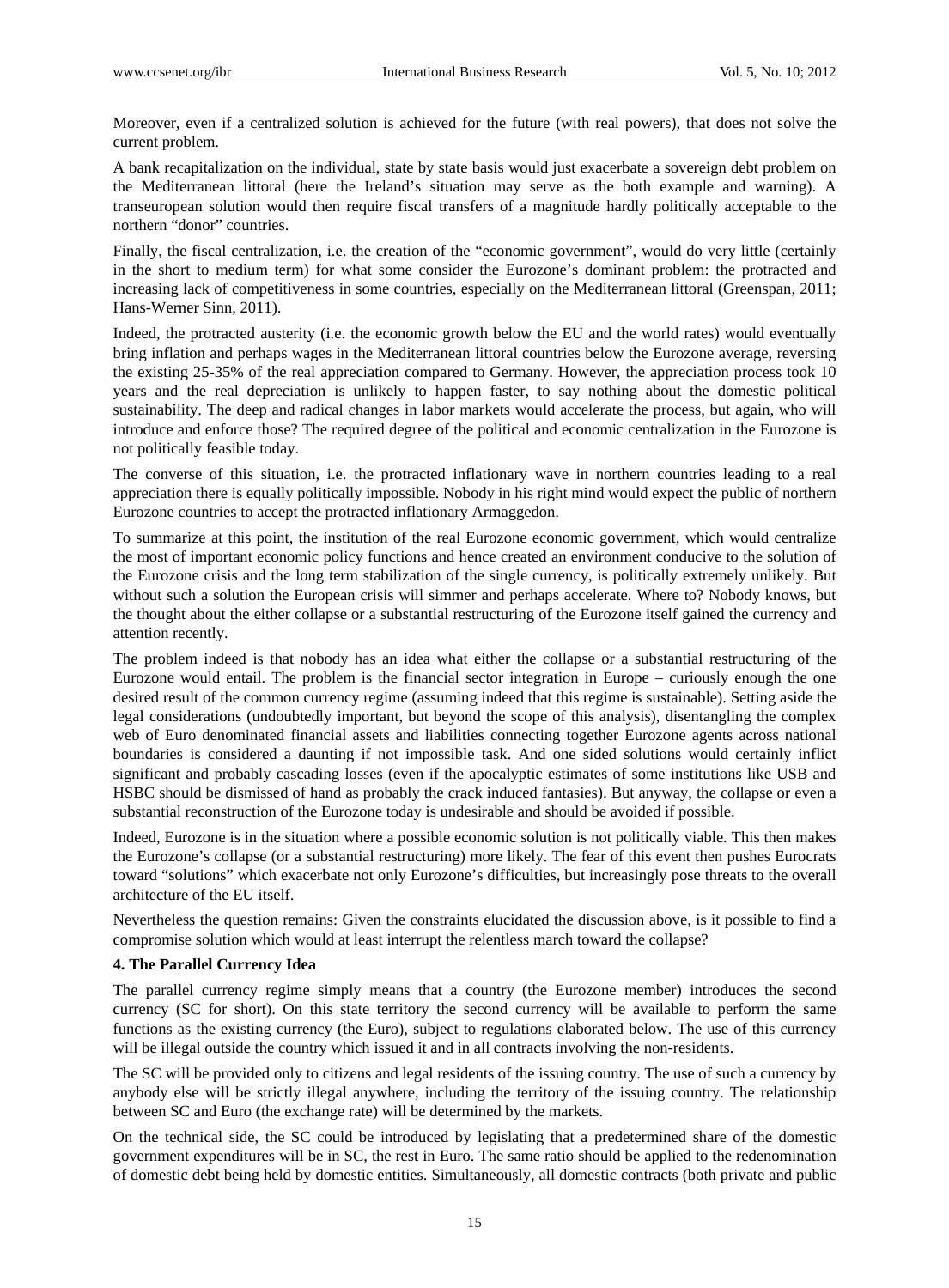contracts where both parties are domestic entities) will have a defined minimum share to be serviced in SC and the minimum share to be serviced in Euro. (Those minimum shares should not sum up to 100%, creating a space for private re-contracting.) Finally, the tax liabilities should be determined in both Euro and SC such that the tax liabilities in Euro are sufficient to cover newly defined Euro based government expenditures and the required servicing of the domestic public debt in hands of foreign entities.

All contracts involving foreigners should be denominated and exercised in Euros. Financial sector should offer deposits and loans in both Euro and SC, subject to restrictions elucidated above.

On the policy side, a hard constraint (a constitutional amendment?!) should impose a balanced gross public accounts (including a debt service to nonresident entities) in Euros. A public accounts denominated in SC (both revenues and expenditure sides) should remain at the discretion of the country's government. The basic purpose of the parallel currency regime (i.e. the introduction of the SC) is to eliminate the need for new Euro borrowings together with the creation of an environment conducive to servicing the existing Euro denominated claims. Hence the balanced budget law elucidated above.

But the second purpose of introducing SC is to mitigate the negative (and at least in the Greek case obviously counterproductive) impact of the domestic austerity and the "internal devaluation" on both the economic performance and increasingly the social and political stability of the SC issuing country. Replacing the reduced and subsequently restricted Euro expenditures with SC expenditures, the euro accounts balance can be obtained at lower social and political costs.

Moreover, as long as SC accounts are unbalanced (presumably in deficit, otherwise the parallel currency exercise would be pointless) they must be financed by money (SC) creation, triggering the inflation in SC denominated prices. This should then lead to an increased private demand for the Euro as an inflation hedge, leading to the SC depreciation relative to Euro. This should facilitate the reduction of the domestic "average" unit labor costs. (Average in the sense of combining the Euro denominated labor compensation with the SC denominated labor compensation, the latter expressed in Euros using (the presumably depreciated) SC exchange rate.)

Resulting restoration in competitiveness (a real depreciation based on the ULC) should then improve a current account position, hopefully generating a surplus. This could be used to service the country's existing Euro based commitments.

Through this process an introduction of the parallel currency regime simultaneously improves the issuing country competitiveness (a problem ii) in part IIb above, which is not addressed by a centralization of Eurozone wide decisionmaking) and preserves the use of the Euro in the affected country.

As far as the "sovereign debt" issue is concerned, the parallel currency regime as discussed above preserves all "outside" liabilities in their euro denominations (i.e. no forced re-denomination – full or partial – here). The design of the parallel currency regime, with its commitment to the gross budgetary balance – i.e. the one which includes the "foreign" euro debt servicing in full – should, in principle, answer the "sovereign debt" concerns. This could be enhanced by stipulating that the "foreign" euro debt service enjoys the "seniority" status as far as the euro based budget expenditures are concerned. The logic here is that the "domestic" euro based expenditures can be substituted for by SC expenditures if needed, but foreign cannot.

In a case of some countries (Greece? Portugal?), the dynamic sustainability of this arrangement could be enhanced by the ex ante (that is, before the establishment of the parallel currency regime) public debt restructuring. But, obviously, the details will depend on the actual situation and timing.

It is useful to point out that if handled properly, the parallel currency regime(s) establishes the kernel of the "sovereign debt crisis" solvability based on the existing (or, perhaps, only slightly altered) degree of fiscal and economic decision making autonomy. No politically unpalatable degree of economic centralization is required.

Finally, the issue of the bank recapitalization. Obviously, the country introducing the parallel currency regime would recapitalize the domestic banking sector in the new SC. The design of the parallel currency regime as elaborated above (the "foreign" debt holdings issue) would by itself lessen the "additional capital" need of foreign banks.

In this context, it is important to compare the costs of bank recapitalization under the parallel currency regime to the alternatives. Available estimates indicate that the recapitalization costs under the current situation (either centralized or autonomous – i.e. country by country – solutions) would exceed the parallel currency regime for the simple reason of a persistent uncertainty about the debt service capacity and willingness of crisis countries to honor their obligations.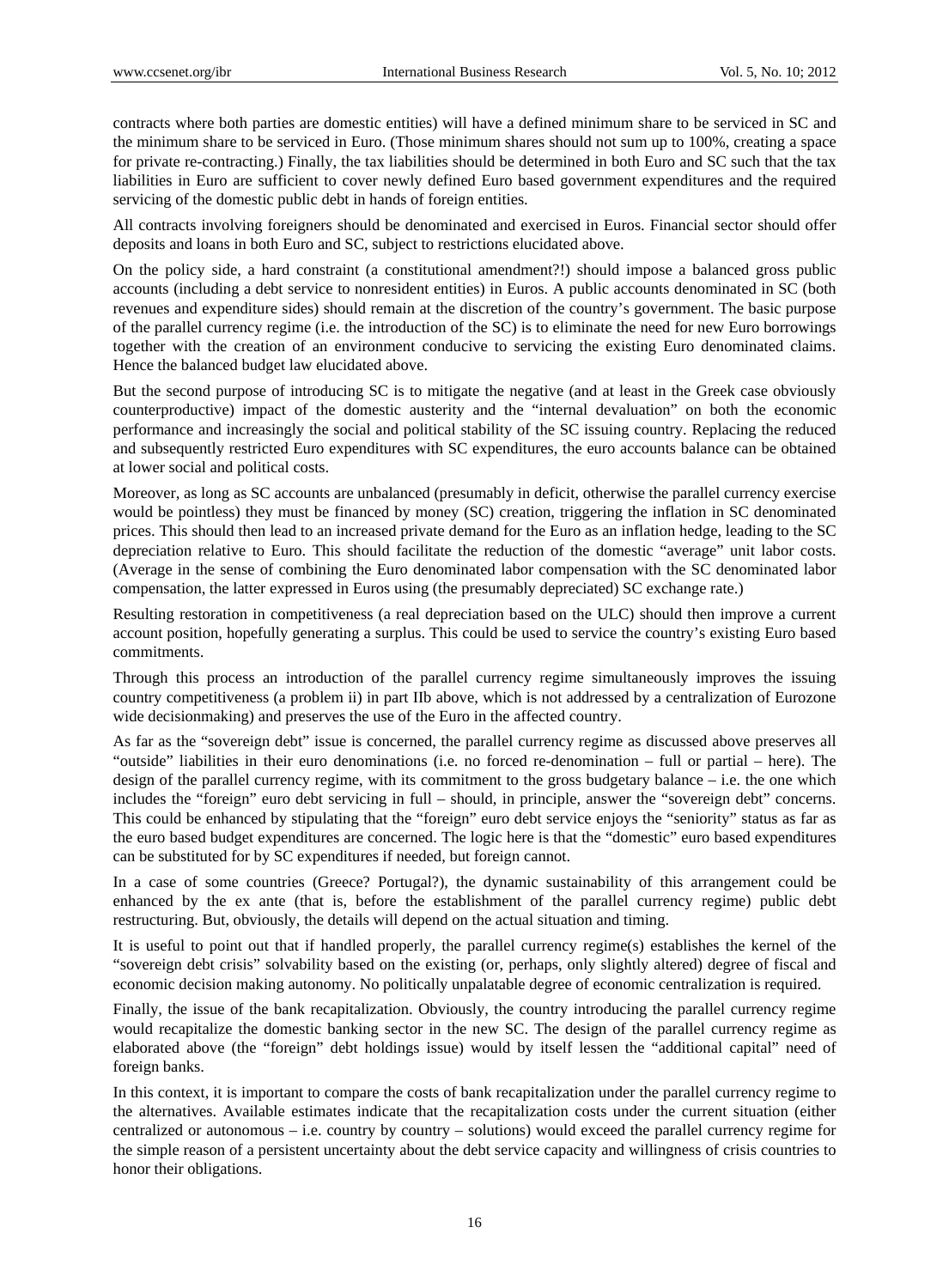And, indeed, the costs of leaving the Eurozone entirely (and hence the needs for bank recapitalizations under this scenario) are at this point basically uncalculable. But given the collapse of the cross border debt servicing under the Euro exit and/or Eurozone restructuring scenario, the bank recapitalization costs would exceed the same when debt servicing is preserved – i.e. the parallel currency regime(s).

The discussion up to this point indicates that a parallel currency regime in some countries could be a feasible way out from the ongoing eurozone crisis. But if it is so, why is it essentially ignored?

#### **5. Cons of the Parallel Currency Idea**

Objections and criticism of the above elucidated parallel currency regime idea can be expressed in the four different areas.

First, many would consider the above suggested regime unwieldy, too complicated and open to massive malfeasance. The actual system is unlikely to be the incentives compatible and as a such may invite a significant cheating and evasion. That relates especially to the "balanced Euro budget" provision and the restrictions limiting the use of the SC to domestic residents only. In addition some may consider the complexity of the system to be beyond the capacity of at least some governments to implement.

This criticism may certainly be valid, but we will never know unless we try. But to limit the negative possibilities, perhaps some EU wide cooperative arrangement would help to enforce the parallel currency rule and restrictions, especially as far as non-citizens and non-residents are concerned (both individuals and firms).

Second important objection relates to the legality of the parallel currency regime in the Eurozone member state. The current EU law, rooted in Maastricht and Lisbon treaties, simply does not even contemplate a parallel currency possibility, making its introduction in any single country in all probability illegal. However, the speed and frequency with which both the EU as a whole and the ECB ignored the legal restriction imposed on them by communities treaties makes this objection to sound hollow at best. And, indeed, one can imagine a quick approval for the alteration of basic treaties which would preserve the fiscal and economic policy autonomy and simultaneously address – and significantly alleviate – the "sovereign debt" crisis.

The third area of "resistance and resentment" to the establishment of the parallel currency regime(s) is the fear that such a regime would be the first step toward a country leaving and the Eurozone (eventually) disintegrating. That is certainly possible, but whether it is realistic depends on the actual design of the parallel currency regime. In the type of the system elaborated above, where all "international" euro-based commitments are preserved and so is the Euro for a part of domestic transactions and contracting, leaving the Euro would be equally traumatic and only slightly less costly under parallel currency regime as it would be today.

After all, the purpose of the parallel currency regime as suggested here is to preserve the use of the Euro (albeit with some limitations) and the scale and the scope of the Eurozone in the face of the increasingly hostile and threatening environment.

The last area of objections is purely political in nature, but it has to be mentioned. Some individuals hope that a current crisis will lead to a "more Europe". The current crisis appears to them as an excellent opportunity for the accelerated economic and fiscal "integration" – removing the powers of economic and fiscal policies from national governments and centralizing them on the union level, under the control of "enlightened" Europeanist elites. The solution of the current Euro crisis which would essentially preserve the current political arrangements is, indeed, undesirable for those individuals.

#### **6. In Lieu of Conclusion**

The analysis indicates that the properly structured parallel currency regime could provide a solution to the current Eurozone problems. Indeed, as any realistically conceivable solution it is not "optimal" in the purely economic sense. But its greatest strength is that it preserves the current reality of the fiscal and economic decision-making decentralization. After all, the Eurozone is the political arrangement, albeit the one stated basically in economic terms. If the Euro is to be preserved its political base is necessary. Anything else is a fantasy – but the fantasy with possibly extremely dangerous consequences. Europeans should remember their history.

### **References**

Agenor, P.-R. (1992). Parallel Currency Markets In Developing Countries. Essays In International Finance, No. 188, November. Dept. of Economics, Princeton University, Princeton, NJ.

Butler, M. (2011, January 10). Parallel Currencies Could Boost Euro. *Financial Times.*